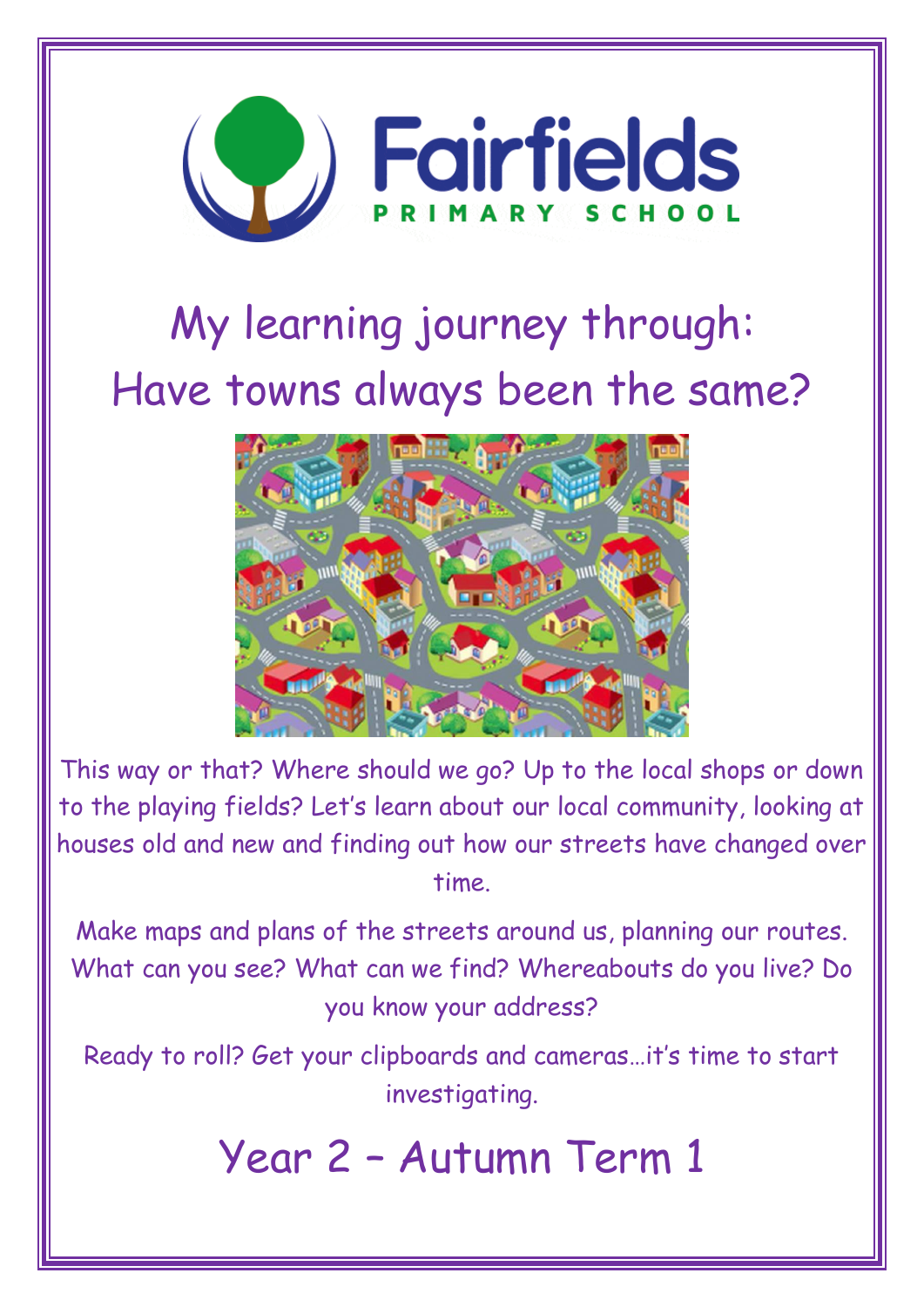# **Key Vocabulary**

| community  | A group of people living in the<br>same area.                                                                      |
|------------|--------------------------------------------------------------------------------------------------------------------|
| feature    | An interesting or important<br>part of something.                                                                  |
| industry   | An organisation that sells<br>something or helps us do<br>something.                                               |
| key        | A key shows what the symbols<br>on a map mean.                                                                     |
| litter     | Things that have been thrown<br>away onto the ground.                                                              |
| material   | Anything that is used to build<br>or make something else.                                                          |
| route      | A set of directions that can be<br>used to get from one place to<br>another.                                       |
| property   | A quality of a substance or<br>material that helps us decide<br>how it can be used.                                |
| settlement | A place where people live and<br>work.                                                                             |
| symbol     | A shape, sign or object that<br>represents something else,<br>such as a cross being used to<br>represent a church. |

## **Maps**

A map is a picture or drawing that shows the location of human and physical features. Maps often include symbols, instead of words, to show important features. These can be pictures or letters. A key explains what the map symbols mean.



| ÷  | abbey           | ĐĐ        | public toilet   |
|----|-----------------|-----------|-----------------|
|    | caravan site    | GO.       | sports centre   |
| BВ | gardens         | <b>YA</b> | tourist feature |
| HC | heritage centre | V         | visitor centre  |

# Knowledge that will help me on my journey:

A community can change over time. How people shop is one way a community might have changed. In the past, people shopped at smaller shops like the examples below. Now, most people do their shopping at supermarkets or online.

### Grocer's

Foods like butter, cheese and eggs were bought from the grocer's shop. Customers were served by a grocer.

#### **Bakery**

Bread and cakes were bought from the bakery. They were baked fresh every day at the back of the shop.

#### Sweet shop

Sweets were bought from the sweet shop. They were kept in jars behind the counter and weighed out using scales.

#### **Butcher's**

Meat was bought from the butcher's shop. The butcher would cut the meat so that the customer could get the

#### Physical features form naturally.





woodland



beach

Human features are man-made.





bus shelter



train station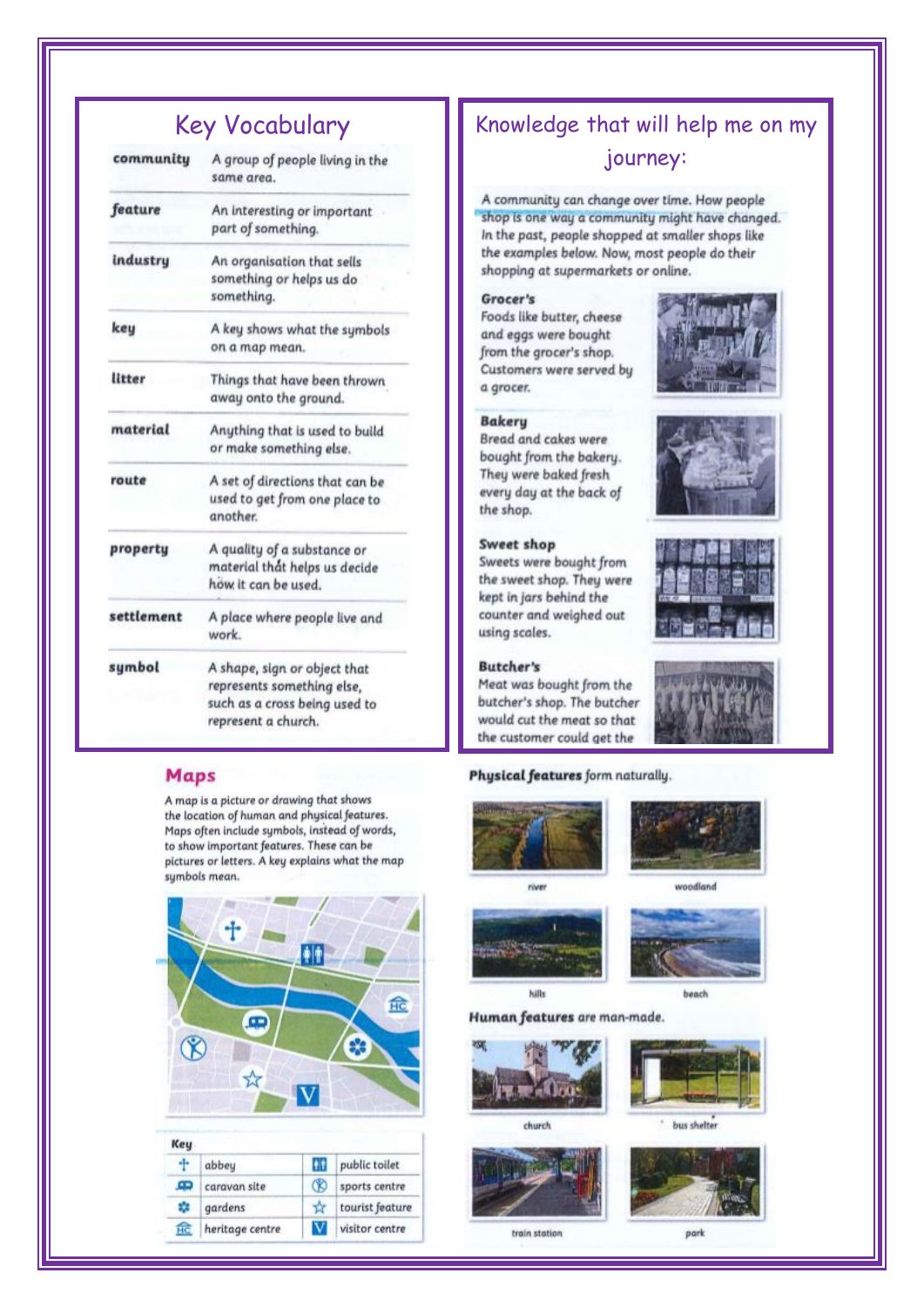| What I'd like to learn |  |  |   |  |
|------------------------|--|--|---|--|
|                        |  |  |   |  |
|                        |  |  | П |  |
|                        |  |  |   |  |
| The end of our journey |  |  |   |  |
|                        |  |  |   |  |
|                        |  |  |   |  |
|                        |  |  |   |  |
|                        |  |  |   |  |
|                        |  |  |   |  |
|                        |  |  |   |  |
|                        |  |  |   |  |
|                        |  |  |   |  |
|                        |  |  |   |  |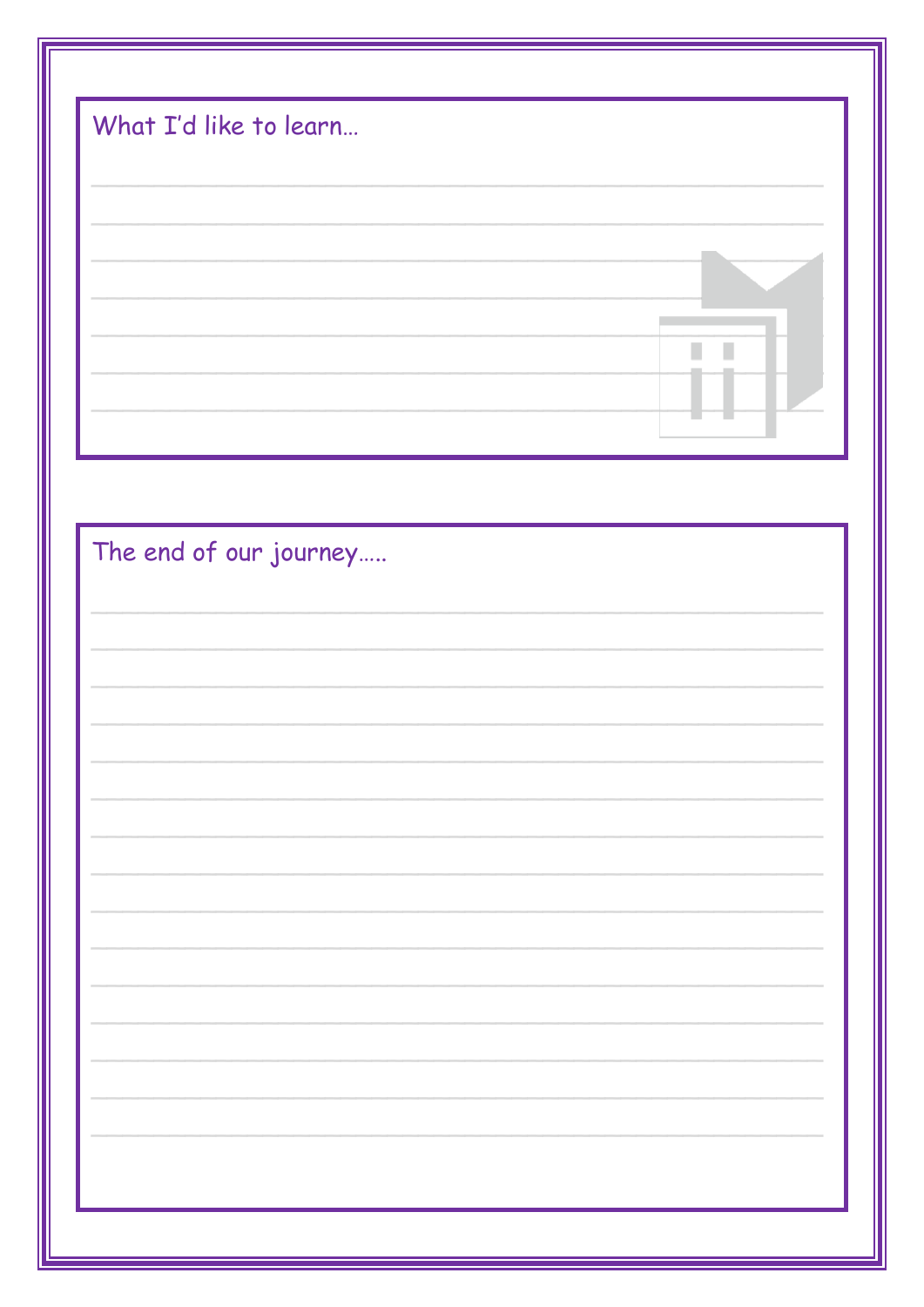| <b>Geography Knowledge</b>                                                                                                                                 | Date |
|------------------------------------------------------------------------------------------------------------------------------------------------------------|------|
| The characteristics of countries include their size, landscape, capital city, language,                                                                    |      |
| currency and key landmarks. England is the biggest country in the United Kingdom.                                                                          |      |
| A map is a picture or drawing of an area of land or sea that can show human and                                                                            |      |
| physical features. Maps use symbols and a key. A key is the information needed to                                                                          |      |
| read a map and a symbol is a picture or icon used to show a geographical feature.                                                                          |      |
| A physical feature is one that forms naturally, and can change over time due to<br>weather and other forces.                                               |      |
| The local environment can be improved by picking up litter, planting flowers and                                                                           |      |
| improving amenities.                                                                                                                                       |      |
| Human features are man-made and include castles, towers, schools, hospitals, bridges,                                                                      |      |
| shops, tunnels, monuments, airports and roads. People use human features in different                                                                      |      |
| ways. For example, an airport can be used for work or leisure and a harbour can be                                                                         |      |
| used for industry or travel                                                                                                                                |      |
| Industries are businesses that make things, sell things and help people live their                                                                         |      |
| everyday lives. Land can be used for recreational, transport, agricultural, residential                                                                    |      |
| and commercial purposes, or a mixture of these                                                                                                             |      |
| An aerial photograph can be vertical (an image taken directly from above) or oblique                                                                       |      |
| (an image taken from above and to the side).                                                                                                               |      |
| Data can be recorded in different ways, including tables, charts and pictograms.                                                                           |      |
| Fieldwork can help to answer questions about the local environment and can include                                                                         |      |
| observing or measuring, identifying or classifying and recording.                                                                                          |      |
| Materials found in the environment can be natural (rock, stone, water, sand, soil, water                                                                   |      |
| and clay) and man-made (brick, glass, plastic and concrete). Natural and man-made                                                                          |      |
| materials are used to make human features.                                                                                                                 |      |
| An environment or place can change over time due to a geographical process, such as                                                                        |      |
| erosion, or human activity, such as housebuilding.                                                                                                         |      |
| <b>History Knowledge</b>                                                                                                                                   | Date |
| Aspects of everyday life from the past, such as houses, jobs, shops, objects,                                                                              |      |
| transport and entertainment, may be similar or different to those used and                                                                                 |      |
| enjoyed by people today.                                                                                                                                   |      |
| Life has changed over time due to changes in technology, inventions, society, use of<br>materials, land use and new ideas about how things should be done. |      |
| Commemorative buildings, monuments, newspapers and photographs tell us about                                                                               |      |
| significant people, events and places in our local community's history.                                                                                    |      |
| Artefacts are objects and things made by people rather than natural objects.                                                                               |      |
| They provide evidence about the past. Examples include coins, buildings, written                                                                           |      |
| texts or ruins.                                                                                                                                            |      |
| Science Knowledge                                                                                                                                          |      |
| A material's physical properties make it suitable for particular purposes, such as                                                                         |      |
| glass for windows and brick for building walls. Many materials are used for more                                                                           |      |
| than one purpose, such as metal for cutlery and cars.                                                                                                      |      |
| Some objects and materials can be changed by squashing, bending, twisting,                                                                                 |      |
| stretching, heating, cooling, mixing and being left to decay.                                                                                              |      |
|                                                                                                                                                            |      |
|                                                                                                                                                            |      |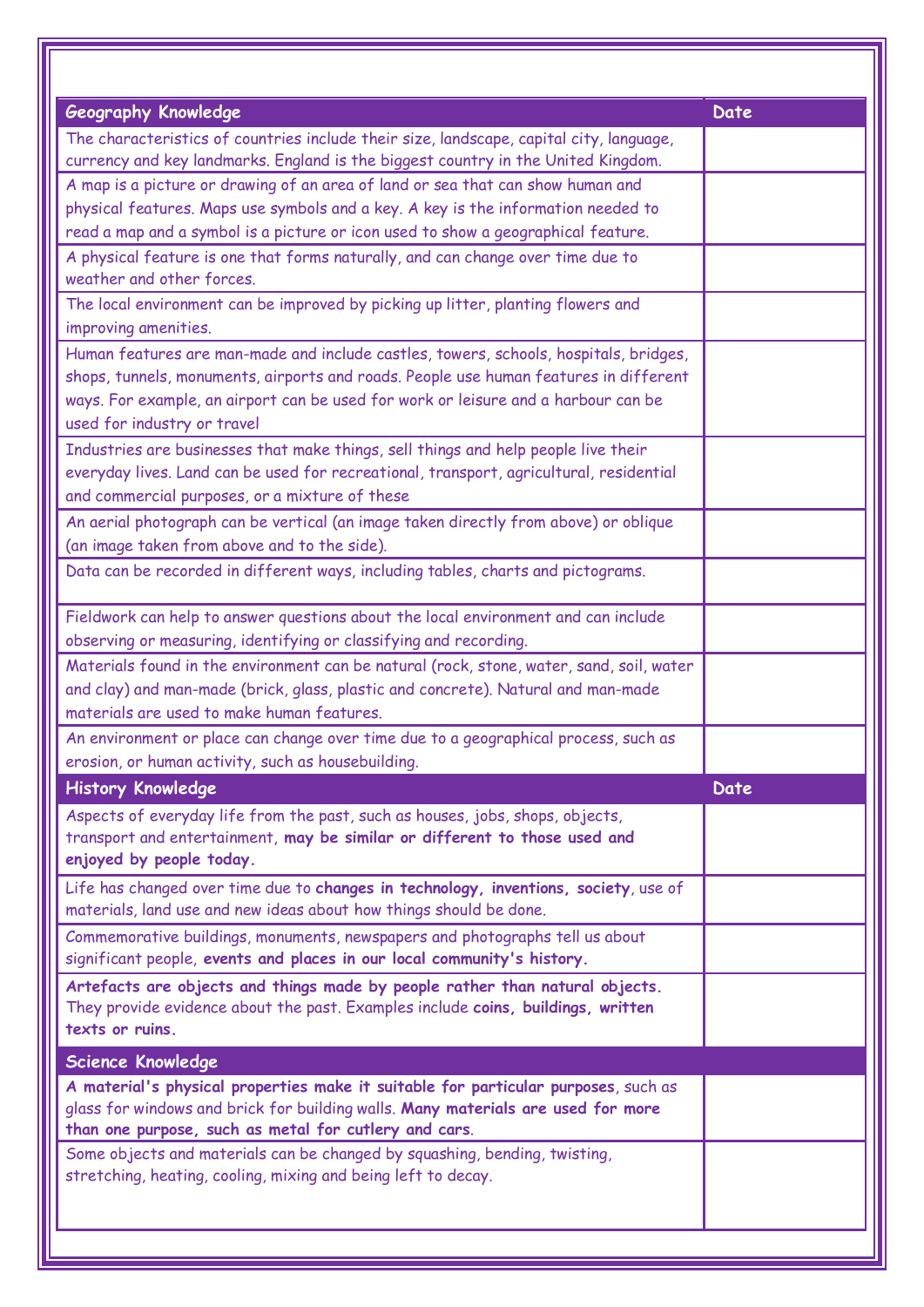| Design Technology Knowledge                                                                                                                                                                                                                                      | Date |
|------------------------------------------------------------------------------------------------------------------------------------------------------------------------------------------------------------------------------------------------------------------|------|
| Communicate ideas in a variety of ways: drawings, diagrams, written work, modelling,<br>speaking and using ICT. Computer aided design helps to identify and solve problems<br>before the product is made. Labels can be added for clarity.                       |      |
| Different tools have characteristics that make them suitable for specific purposes<br>e.g. scissors are used for cutting because they have sharp little blades.                                                                                                  |      |
| Properties of components and materials determine how they can and cannot be used<br>e.g. plastic is strong and shiny but can be difficult to paint.                                                                                                              |      |
| Products can be compared by looking at the particular characteristics of each and<br>deciding which is better suited to the purpose. Products can be improved in<br>different ways such as making them easier to use, more hardwearing or more<br>attractive.    |      |
| <b>Computing Knowledge</b>                                                                                                                                                                                                                                       | Date |
| Computers' behaviour can be predicted, and the outcome tested by following the steps<br>of an algorithm and recognising that the computer will follow instructions precisely.                                                                                    |      |
| Computers' behaviour can be predicted and the outcome tested by following the steps<br>of an algorithm and recognising that the computer will follow instructions precisely.<br>Robots can be programmed to follow a series of instructions, using an algorithm. |      |
| Hardware, such as cameras, scanners and data loggers, can be used to collect data.                                                                                                                                                                               |      |
| <b>PSHE/SMSC Knowledge</b>                                                                                                                                                                                                                                       | Date |
| Can identify own hopes and fears for the year ahead.                                                                                                                                                                                                             |      |
| Understand the rights and responsibilities of class members- to feel safe, to feel<br>valued, to be able to express an opinion.                                                                                                                                  |      |
| Know about rewards and consequences and that these stem from choices.                                                                                                                                                                                            |      |
| Know that it is important to listen to other people.                                                                                                                                                                                                             |      |
| Understand that their own views are valuable.                                                                                                                                                                                                                    |      |
| Know that positive choices impact positively on self-learning and the learning of<br>others.                                                                                                                                                                     |      |